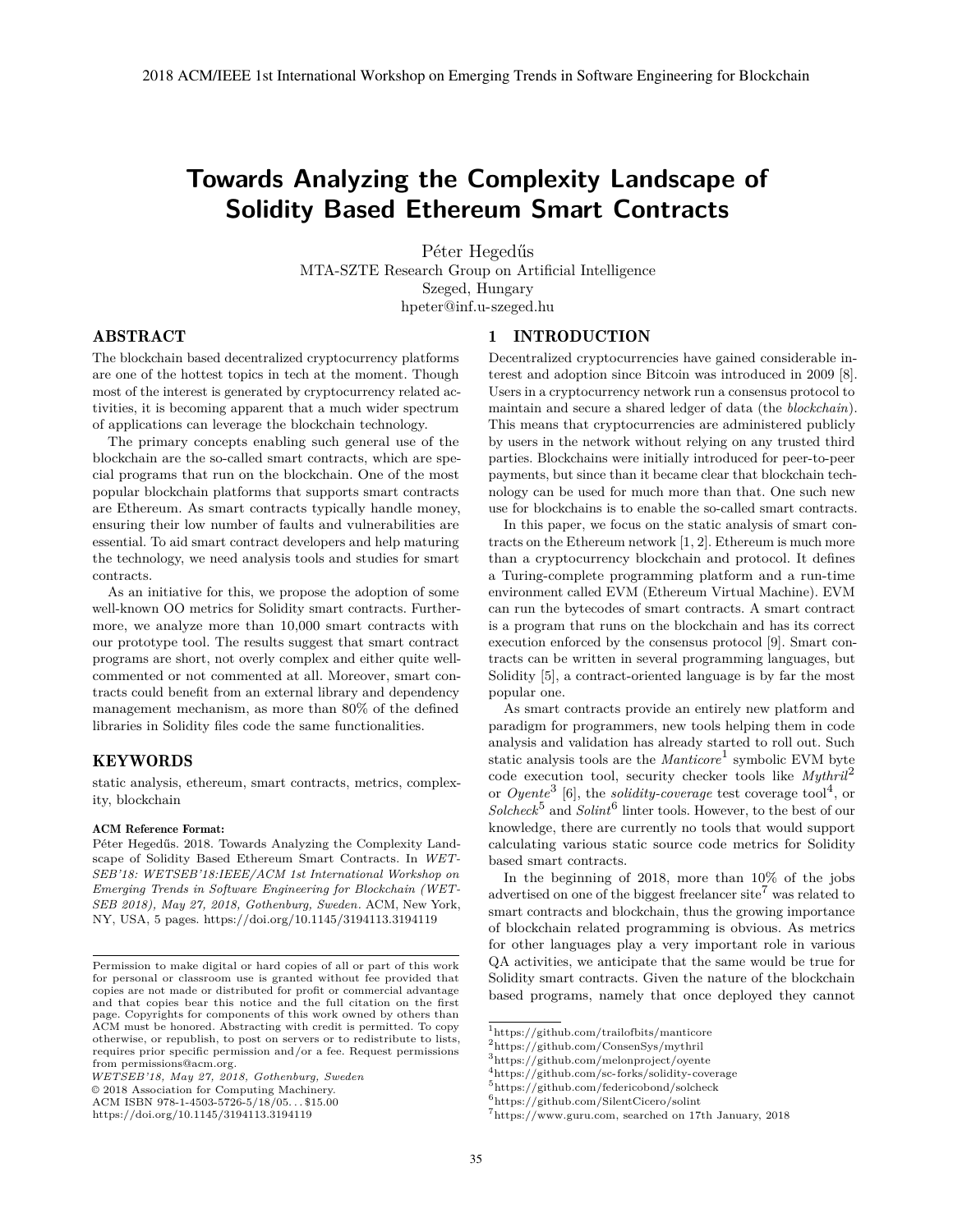be altered anymore, makes it even more crucial to be able to check and validate the code beforehand. TheDAO smart contract is a classic example of how big damage can be caused by a smart contract with critical vulnerabilities. An exploit of a bug [4] in this contract led to a 60 million US dollar loss in June 2016.

If we think of the advanced usage of source code metrics in bug/vulnerability prediction, code review and refactoring or anti-pattern detection in classic OO languages, it is clear that smart contract programing would also benefit from such easy to calculate static source code metrics. As the structure of the Solidity language is quite similar to that of the OO languages, the classic Chidamber & Kemerer [3] metrics can be defined for smart contracts in a quite straightforward manner.

In this paper we propose some well-known static source code metrics for measuring smart contracts' size and complexity attributes. We implemented a prototype tool called  $SolMet<sup>8</sup>$  that is able to parse Solidity smart contracts and calculate these metrics on them. To analyze the typical metric landscape of the smart contracts deployed on the Ethereum network, we collected 10,206 smart contracts with validated Solidity source code.

According to the metric results of our prototype tool, we can note some interesting characteristics of smart contract programs. It seems that smart contracts are very short and flat programs without real complexity in terms of McCabe's cyclomatic complexity [7] or nesting level of control structures. They contain few functions on average and are either quite well-commented or not commented at all. Moreover, smart contracts could benefit from an external library and dependency management mechanism, as more than 80% of the defined libraries in Solidity files code the same functionalities (i.e. some kind of safe mathematic operations).

# 2 SMART CONTRACT ANALYSIS APPROACH AND STUDY

#### 2.1 The Solidity Language

Solidity is a contract-oriented, high-level language for implementing smart contracts. It was influenced by C++, Python and JavaScript and is designed to target the Ethereum Virtual Machine (EVM). Solidity is statically typed, supports inheritance, libraries and complex user-defined types among other features. Using Solidity, it is possible to create contracts for voting, crowdfunding, blind auctions, multi-signature wallets and more.

#### 2.2 Calculating Metrics for Solidity Programs

A contract in the sense of Solidity is a collection of code (its functions) and data (its state) that resides at a specific address on the Ethereum blockchain. Contracts also support constructors, special functions that are run during creation of the contract and cannot be called afterwards. Given the obvious similarities in structure, it is easy to map contracts

to classes, states to attributes, and functions to member operations in the OO world and interpret classic OO metrics for Solidity based smart contracts.

In this paper, we propose the following source code metrics for smart contracts:

- SLOC number of source code lines of the contract, library or interface
- LLOC number of logical code lines (empty and comment lines are ignored) of the contract, library or interface
- CLOC number of comment lines of the contract, library or interface
- NF number of functions in the contract, library or interface
- WMC the weighted complexity of functions in a contract, library, interface, which is the sum of McCabe's cyclomatic complexities [7] (the number of branching statements  $+1$ ) of the functions
- NL the sum of the deepest nesting level of the control structures within the functions of a contract, library or interface

To calculate these metrics, we implemented a prototype tool called SolMet in Java. For parsing the Solidity source code, we used a generated parser based on a slightly modified version of an existing antlr4 grammar.<sup>9</sup> We made only few adjustments in the antlr grammar to be able to parse older and newer versions of the Solidity language as well. The calculation of metrics is performed by various visitors on the parser built AST. The source code and usage instructions of the SolMet tool is available on  $\text{GitHub.}^8$ 

#### 2.3 Collecting Ethereum Smart Contracts

To utilize SolMet, we collected 10,206 Solidity smart contracts. We chose not to mine GitHub for smart contract codes, as we wanted to get a picture of smart contracts already deployed on the Ethereum network. For this, we downloaded the validated source code of deployed smart contracts monitored by the  $\rm{Ethers} \rm{can}^{10}$ Ethereum blockchain explorer site. Validated source code means that the functionality of the Solidity source code and the deployed EVM bytecode (the Ethereum network stores only the latter one) is manually compared and validated. Thus, we can be sure that the code we analyze is actually the same as the contract being deployed on the network. We ran SolMet on each Solidity file and collected the calculated source code metrics into a comma-separated file. All the analyzed contract source code (.sol files) as well as the metric results are publicly available on  $\text{GitHub}.^{11}$ 

#### 3 ANALYSIS RESULTS

Table 1 summarizes the number of analyzed Ethereum smart contracts. In 10,206 Solidity source code files, we analyzed nearly 45,000 contracts. The average number of contracts, libraries, and interfaces are shown in the second column.

<sup>8</sup>https://github.com/chicxurug/SolMet-Solidity-parser

 $^9$ https://github.com/solidityj/solidity-antlr<br/>4 $^{10}\mbox{https://etherscan.io/}$ 

 $11$ https://github.com/chicxurug/wetseb-2018-data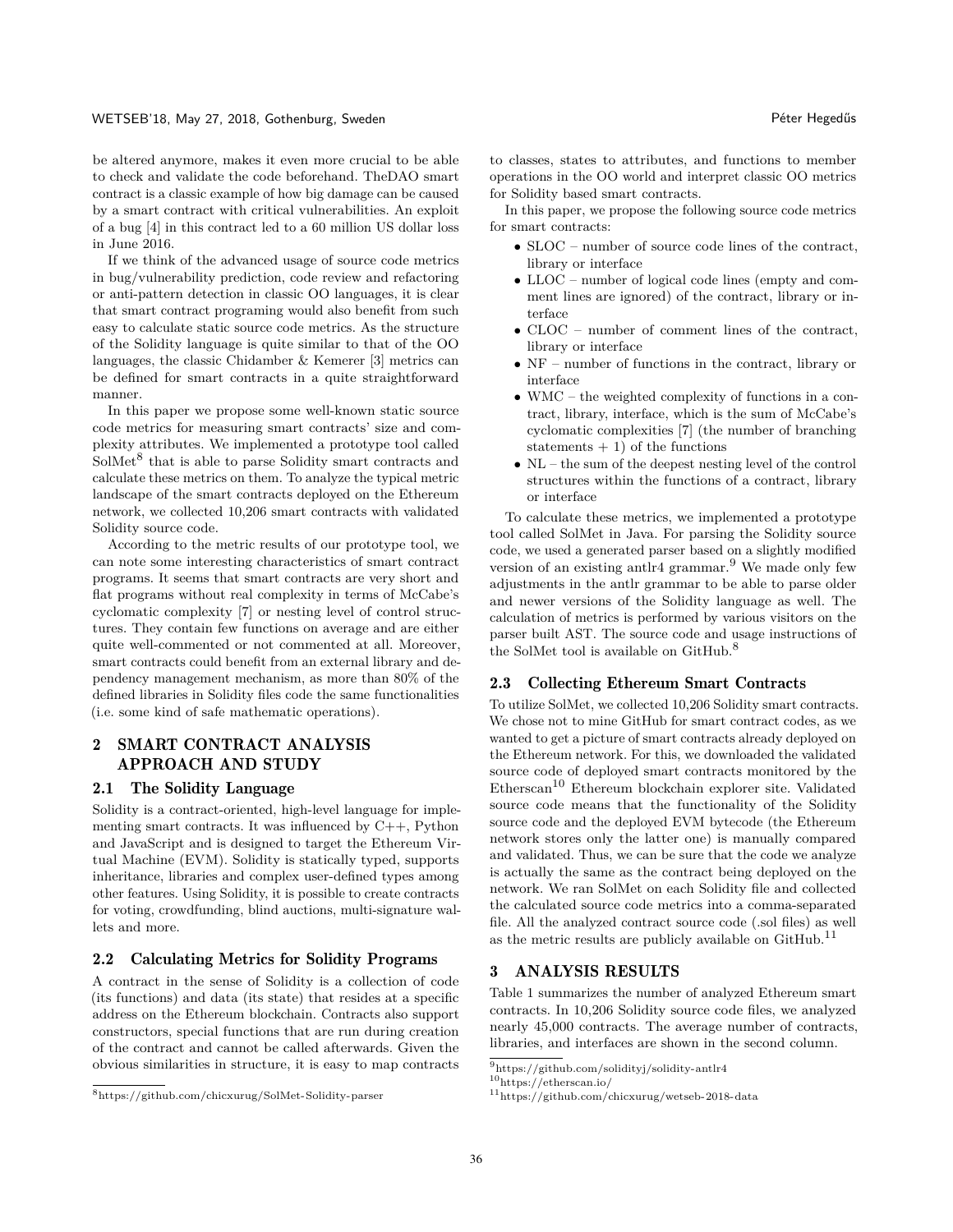Table 1: Statistics of the analyzed contracts

|                  | Total  | $Avg./sol$ file |
|------------------|--------|-----------------|
| Contract         | 44,893 | 4.40            |
| Library          | 4,260  | 0.42            |
| <b>Interface</b> | 662    | 0.06            |

On average, each Solidity source file contains 4.4 contracts and nearly every second file defines a library. An interesting note is that above 80% of these libraries are connected to the same functionality, namely they define safe mathematic operations (e.g. zero division and overflow checks). Interfaces are very rare; roughly, every 20th Solidity source code contains one.

Table 2 displays the descriptive statistics of the calculated source code metrics for all the contracts. Although the standard deviations are quite significant, we can draw some general conclusions.

Table 2: Descriptive statistics of the calculated metrics

|             | Min | Max   | Avg.  | Median         | Std.dev. |
|-------------|-----|-------|-------|----------------|----------|
| <b>SLOC</b> | 1   | 1,250 | 60.30 | 29             | 100.57   |
| <b>LLOC</b> | 1   | 843   | 38.28 | 18             | 66.07    |
| <b>CLOC</b> | 0   | 481   | 13.68 | $\overline{2}$ | 30.69    |
| NF          | 0   | 93    | 5.11  | 3              | 6.43     |
| <b>WMC</b>  | 0   | 522   | 7.58  | 4              | 14.10    |
| NL          | 0   | 125   | 1.59  | 0              | 4.68     |
| Avg. McCC   |     | 40.15 | 1.25  | 1              | 0.65     |
| Avg. NL     | 0   | 17.86 | 0.17  | 0              | 0.34     |

On average, contracts are short (not considering empty and comment lines). They are actually either quite wellcommented or not commented at all. Comment lines to logical lines ratio is high on average, but we can see that the median value of comment lines is only 2, thus there are many contracts with less than or equal to 2 comment lines. On average, each contract defines 5 functions, but the average weighted complexity is only 7.58. This low complexity is observable on the average McCabe's cyclomatic complexity values over all the functions, which is 1.25. It means that most of the functions use sequential control flows without too much complexity. This finding is strengthened by the nesting level (NL) values, as on average the deepest nesting in control structures is only 0.17. There are very few deeply nested control structures in smart contracts.

### 3.1 Metrics Distributions

We plotted also the distributions of the metric values using histograms. Figure 1 shows the logical code lines metric distribution. Although the maximum value is 843, the 25%, 50% and 75% quartiles are only 10, 18, and 37, respectively. The maximum and quartile values for the comment lines metrics (Figure 2) are 481, 0, 2, and 13, respectively. Regarding the



Figure 1: Distribution of the logical code lines metric values across contracts



Figure 2: Distribution of the comment lines metric values across contracts

number of functions (Figure 3), the maximum is 93; the quartiles are only 2, 3, and 6.

As for the complexity measures, Figure 4 shows the weighted complexity of the functions and Figure 5 displays the nesting level histogram. The maximum of WMC is 522, but quartiles are 2, 4, and 7, respectively. The sum of the deepest nesting levels in a contract is 125, but quartiles are 0, 0, and 1. NL maximum is a very outlying value, thus we manually checked what caused this extreme. Our current implementation counts each *else-if* statement as an additional depth and the contract in question<sup>12</sup> contains a function with a huge *if-else-if* structure. In the forthcoming versions of SolMet we will add the NLE metric, which is similar to NL, but without counting the *else-if* statements.

<sup>12</sup>Contract named WinMatrix with the address

<sup>0</sup>xDA16251B2977F86cB8d4C3318e9c6F92D7fC1A8f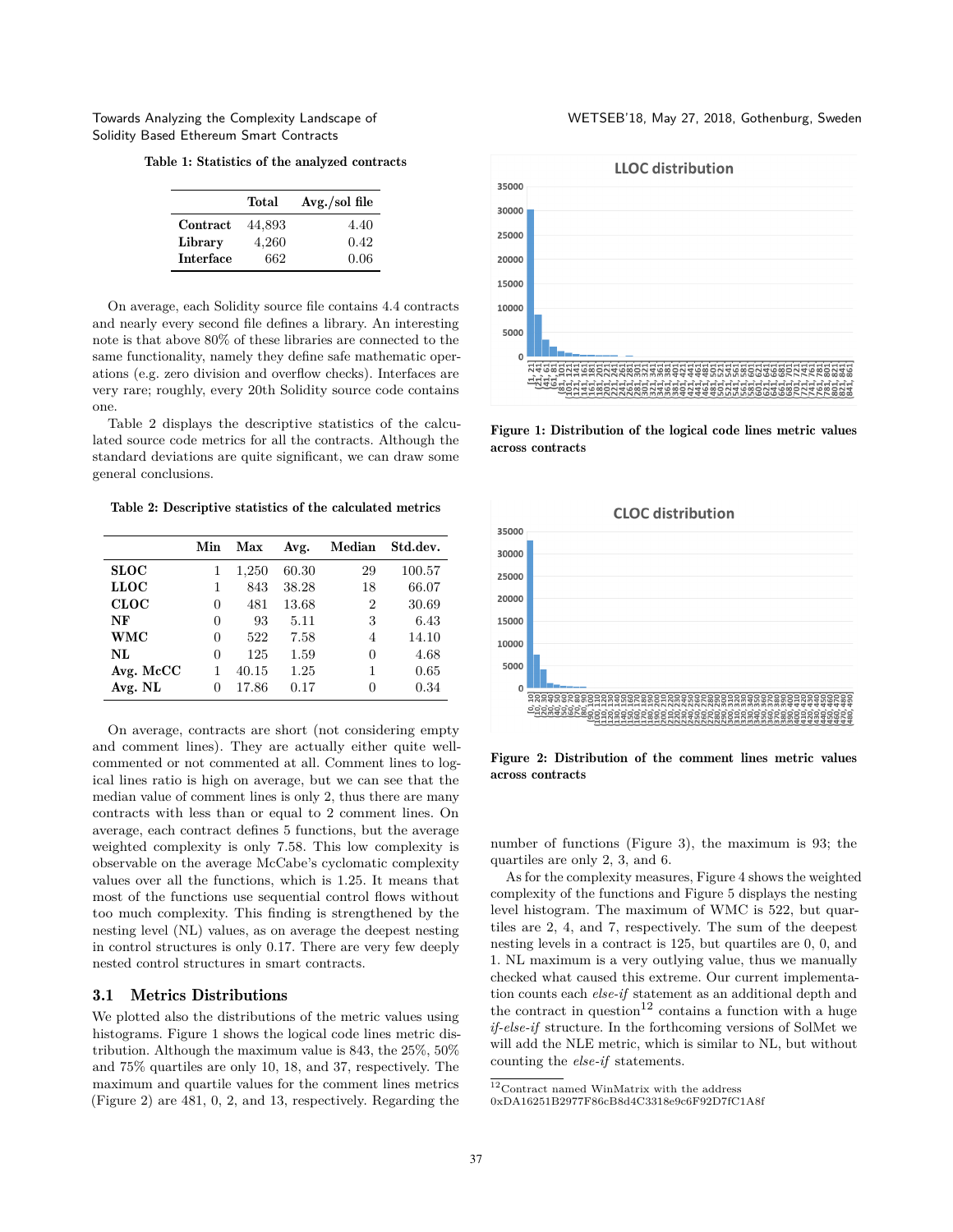#### WETSEB'18, May 27, 2018, Gothenburg, Sweden Péter Hegedűs



Figure 3: Distribution of the number of functions metric values across contracts



Figure 4: Distribution of the WMC metric values across contracts



#### Figure 5: Distribution of the NL metric values across contracts

All the detailed numbers and charts of the presented results are available online as well.<sup>13</sup>

#### 3.2 Discussion

What we can observe is that except several extreme high values for each metrics, most of the smart contracts share some common properties. Most of them are short, defines only a few functions with sequential control structures. There is no common trend in using comments; the contracts are either well-commented or not commented at all. The fact that above 80% of the defined libraries implements similar safe mathematical operations cries for a better solution at the level of Solidity language. Some kind of common dependencies management system would be desirable.

### 4 CONCLUSION

In this paper, we proposed the usage of well-known static OO metrics to the smart contracts written in the Solidity contract-oriented language. To the best of our knowledge, there are no tools for calculating such metrics. Given the fact that these metrics developed together with the programming languages themselves and many papers showed their efficient applications in QA activities, we believe the new era of blockchain programming could benefit from them as well.

We implemented several size and complexity metrics in our SolMet tool and calculated them for more than 45,000 contracts from 10,206 Solidity smart contract source code files. We were able to get a quick overview about the typical structure of smart contracts in terms of their sizes and complexity. However, our tool is very immature in its current state, thus all the presented results should be handled with appropriate care.

We continuously add new metrics to SolMet and expect that inheritance and coupling style metrics will provide even more thoughtful insights of smart contract structures. Once a proper metric suite is defined and implemented, we can start utilizing them in various forms that worked very well for other languages, for example to build bug or vulnerability prediction models, to aid code review and guide refactoring activities or detect common anti-patterns in the code before being deployed and becoming permanent.

# ACKNOWLEDGMENTS

This research was supported by the UNKP-17-4 New National Excellence Program of the Ministry of Human Capacities, Hungary.

### REFERENCES

- [1] Vitalik Buterin et al. 2013. Ethereum white paper. *GitHub repository* (2013).
- [2] Vitalik Buterin et al. 2014. A next-generation smart contract and decentralized application platform. *white paper* (2014).
- [3] Shyam R Chidamber and Chris F Kemerer. 1994. A metrics suite for object oriented design. *IEEE Transactions on software engineering* 20, 6 (1994), 476–493.<br>Phil Daian. 2016. Analysi
- [4] Phil Daian. 2016. Analysis of the DAO exploit. http:// hackingdistributed.com/2016/06/18/analysis-of-the-dao-exploit/ (2016).
- [5] Chris Dannen. 2017. Solidity Programming. In *Introducing Ethereum and Solidity*. Springer, 69–88.

 $^{13}{\rm https://github.com/chicxurug/wetseb-2018-data/tree/master/}$ study-results